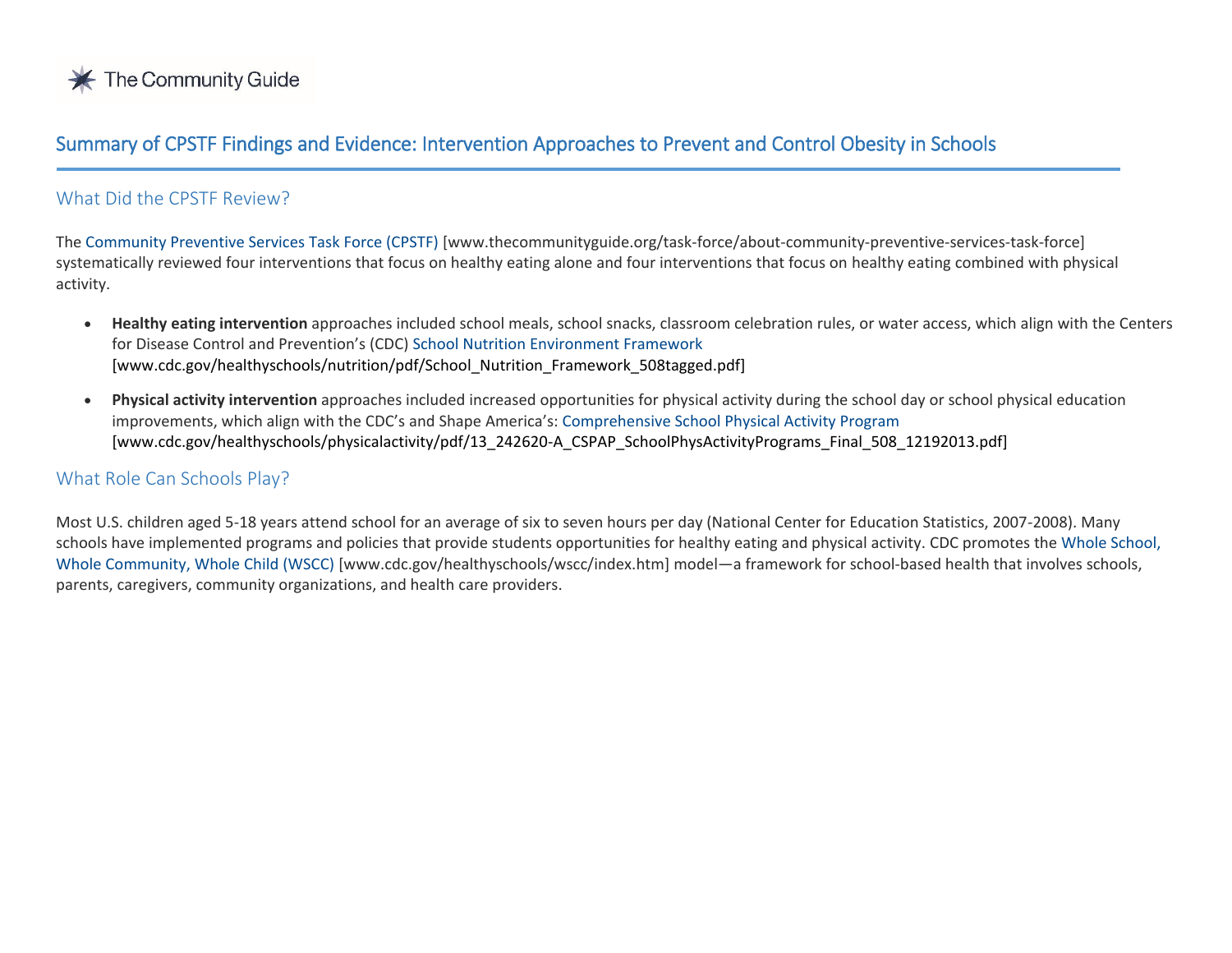| <b>Outcomes and Summary of Findings</b>                                                                                                    |                                             |                                 |                                    |                                                            |                                  |                                               |                                            |  |  |
|--------------------------------------------------------------------------------------------------------------------------------------------|---------------------------------------------|---------------------------------|------------------------------------|------------------------------------------------------------|----------------------------------|-----------------------------------------------|--------------------------------------------|--|--|
| <b>Intervention Approach</b>                                                                                                               | <b>CPSTF Finding</b>                        | Fruit<br>Vegetable<br>Intake    | Low Nutrient<br><b>Food Intake</b> | <b>Sugar</b><br><b>Sweetened</b><br><b>Beverage Intake</b> | <b>Water</b><br>Intake           | Physical<br><b>Activity</b><br><b>Results</b> | <b>Healthy</b><br>Weight<br><b>Results</b> |  |  |
| <b>Healthy Eating Interventions in Schools</b>                                                                                             |                                             |                                 |                                    |                                                            |                                  |                                               |                                            |  |  |
| Multicomponent Interventions to Increase Availability of<br><b>Healthier Foods and Beverages in Schools</b><br>(11 studies)                | Recommended*<br>(sufficient)                | Too Few<br>Studies <sup>+</sup> | Too Few<br>Studies <sup>+</sup>    | Too Few Studies <sup>+</sup> No Studies                    |                                  | Outcome not Favorable<br>targeted             | <b>Results</b>                             |  |  |
| Meal or Fruit and Vegetable Snack Interventions to<br>Increase Healthier Foods and Beverages Provided by<br><b>Schools</b><br>(25 studies) | Recommended*<br>(sufficient)                | Favorable<br><b>Results</b>     | Too Few<br>Studies <sup>+</sup>    | Outcome not<br>targeted                                    | Outcome<br>not targeted targeted | Outcome not Favorable                         | <b>Results</b>                             |  |  |
| Supporting Healthier Snack Foods and Beverages Sold or<br><b>Offered in Schools</b><br>(13 studies)                                        | Insufficient<br>Evidence<br>(mixed results) | Outcome not Too Few<br>targeted | Studies <sup>®</sup>               | <b>Mixed Results</b>                                       | Too Few<br>Studies               | Outcome not Too Few<br>targeted               | Studies <sup>+</sup>                       |  |  |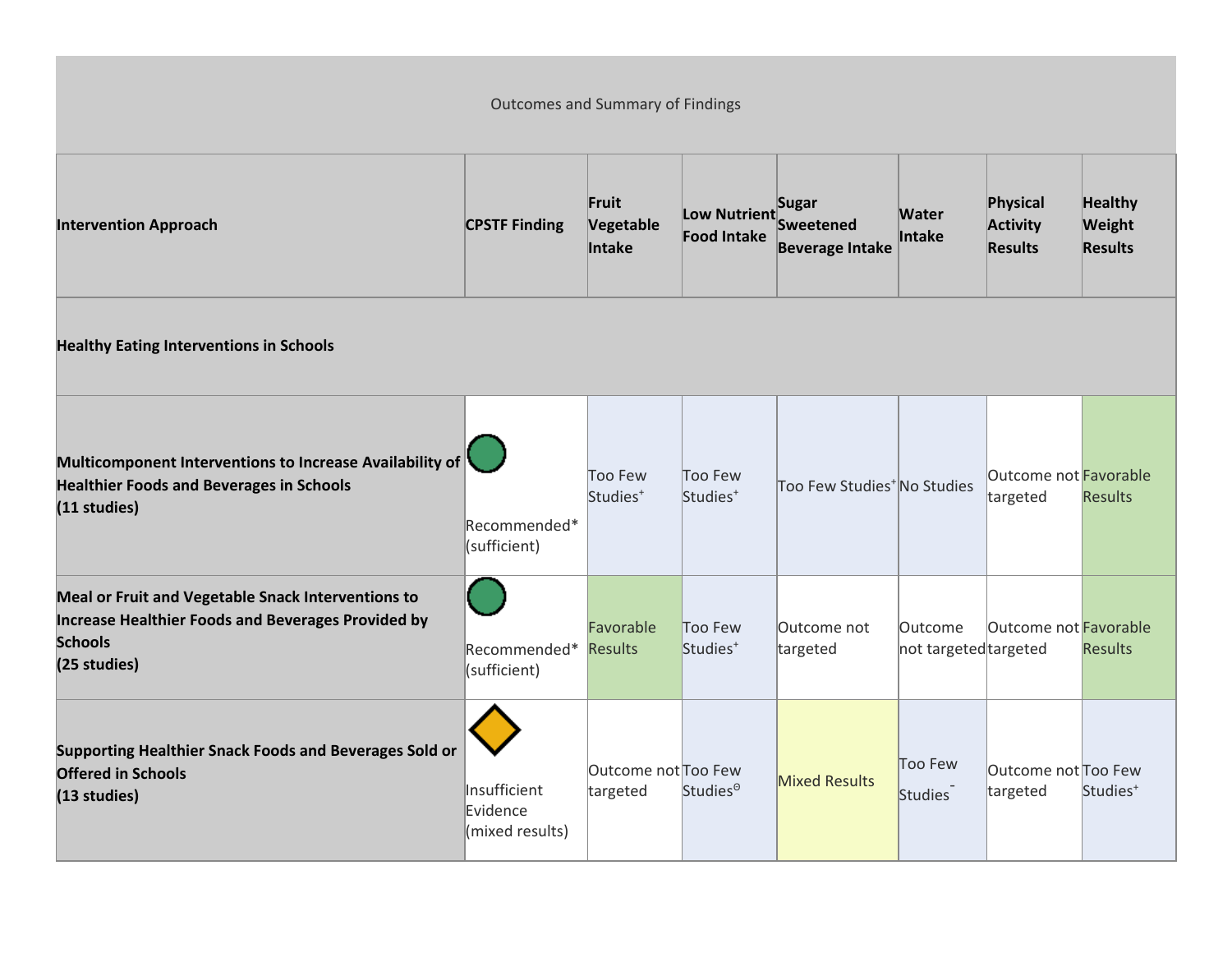| <b>Outcomes and Summary of Findings</b>                                                                                                                    |                                               |                                 |                                             |                                              |                                       |                                               |                                            |  |
|------------------------------------------------------------------------------------------------------------------------------------------------------------|-----------------------------------------------|---------------------------------|---------------------------------------------|----------------------------------------------|---------------------------------------|-----------------------------------------------|--------------------------------------------|--|
| <b>Intervention Approach</b>                                                                                                                               | <b>CPSTF Finding</b>                          | Fruit<br>Vegetable<br>Intake    | Low Nutrient<br><b>Food Intake</b>          | Sugar<br>Sweetened<br><b>Beverage Intake</b> | <b>Water</b><br>Intake                | Physical<br><b>Activity</b><br><b>Results</b> | <b>Healthy</b><br>Weight<br><b>Results</b> |  |
| <b>Increasing Water Access in Schools</b><br>(2 studies)                                                                                                   | Insufficient<br>Evidence<br>(too few studies) | targeted                        | Outcome not Outcome not Too Few<br>targeted | Studies <sup>®</sup>                         | Too Few<br>Studies <sup>+</sup>       | Outcome not Too Few<br>targeted               | Studies <sup>®</sup>                       |  |
| Healthy Eating Interventions Combined with Physical Activity Interventions in Schools                                                                      |                                               |                                 |                                             |                                              |                                       |                                               |                                            |  |
| <b>Meal or Fruit and Vegetable Snack Interventions</b><br><b>Combined with Physical Activity Interventions in Schools</b><br>(21 studies)                  | Recommended*<br>(sufficient)                  | Favorable<br><b>Results</b>     | Mixed<br>Results                            | Outcome not<br>targeted                      | <b>Outcome</b><br>not targetedResults | Favorable                                     | Favorable<br>Results                       |  |
| Supporting Healthier Snack Foods and Beverages Sold or<br><b>Offered Combined with Physical Activity Interventions in</b><br><b>Schools</b><br>(4 studies) | Insufficient<br>Evidence<br>(mixed results)   | Outcome not Too Few<br>targeted | Studies <sup>o</sup>                        | Too Few<br>Studies <sup>®</sup>              | No Studies                            | Too Few<br>Studies <sup>+</sup>               | Mixed<br><b>Results</b>                    |  |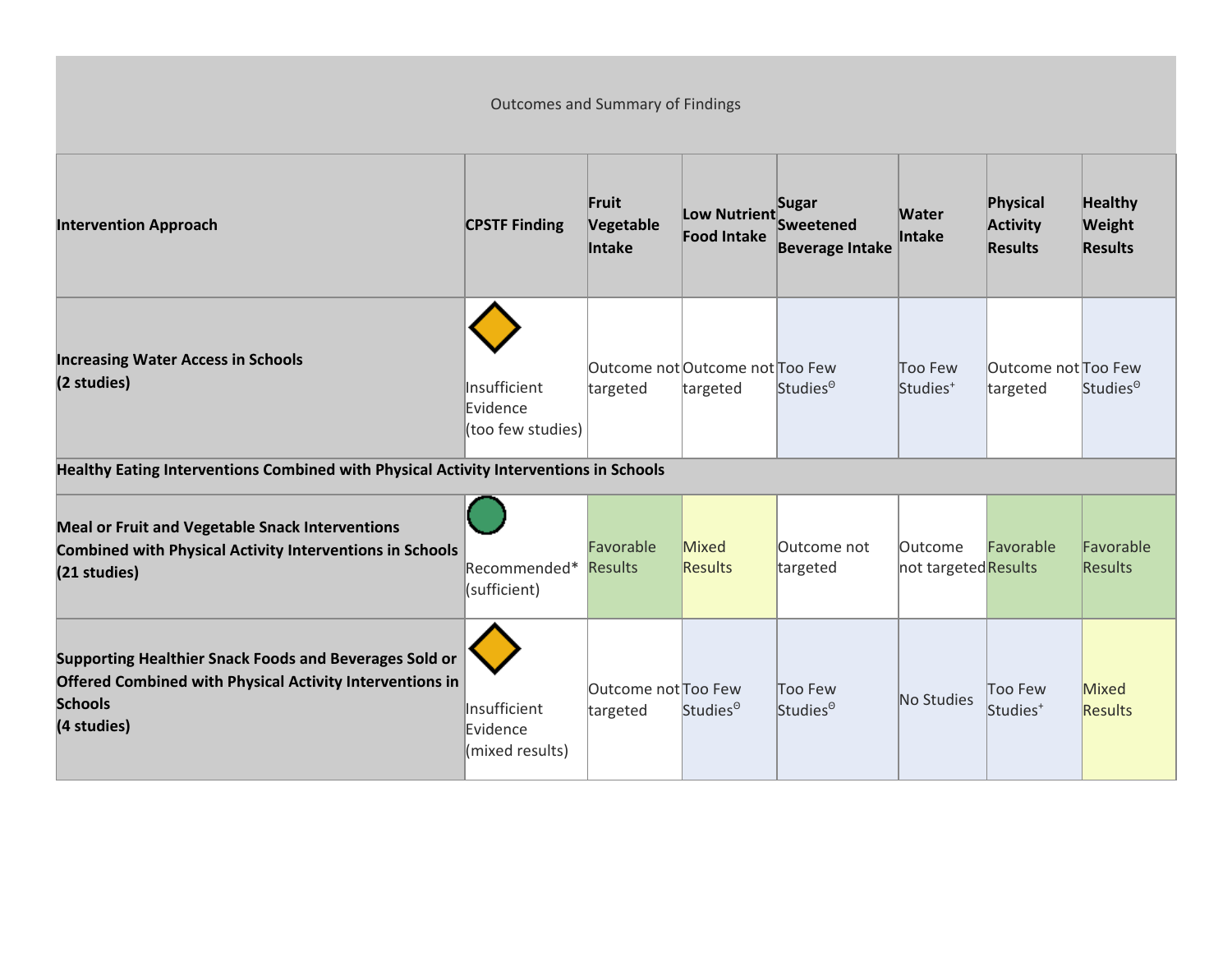Outcomes and Summary of Findings

| <b>Intervention Approach</b>                                                                                                                                                                                                 | <b>CPSTF Finding</b>                          | Fruit<br>Vegetable<br>Intake | Low Nutrient<br><b>Food Intake</b>  | Sugar<br>Sweetened<br><b>Beverage Intake</b> | <b>Water</b><br><b>Intake</b>   | Physical<br><b>Activity</b><br><b>Results</b> | <b>Healthy</b><br>Weight<br><b>Results</b> |
|------------------------------------------------------------------------------------------------------------------------------------------------------------------------------------------------------------------------------|-----------------------------------------------|------------------------------|-------------------------------------|----------------------------------------------|---------------------------------|-----------------------------------------------|--------------------------------------------|
| <b>Multicomponent Interventions (Meal or Fruit and</b><br><b>Vegetable Snack Interventions + Healthier Snack Foods</b><br>and Beverages) Combined with a Physical Activity<br><b>Intervention in Schools</b><br>(14 studies) | Insufficient<br>Evidence<br>(mixed results)   | Mixed<br><b>Results</b>      | Too Few<br><b>Studies</b>           | <b>Mixed Results</b>                         | Too Few<br>Studies <sup>®</sup> | Mixed<br><b>Results</b>                       | Mixed<br><b>Results</b>                    |
| <b>Increasing Water Access Combined with Physical Activity</b><br><b>Interventions in Schools</b><br>$(1$ study)                                                                                                             | Insufficient<br>Evidence<br>(too few studies) | targeted                     | Outcome not Outcome not<br>targeted | Too Few Studies <sup>+</sup> No Studies      |                                 | No Studies                                    | Too Few<br>Studies                         |

\*Recommended based on sufficient number of studies and favorable results of intervention-relevant dietary, physical activity, or weight-related outcomes + Study results were favorable for outcome, but there were too few studies to issue a CPSTF recommendation

Θ Studies reported no change in outcome

- Studies reported unfavorable results for outcome

Favorable results (Green) = meaningful intervention effect for recommendation outcome

Too few studies (Blue) = not enough studies to assess recommendation outcome

Mixed results (Yellow) = study results were inconsistent for recommendation outcome

Outcome not targeted (White) = review did not examine the outcome

More [information about the CPSTF findings and review results](#page-6-0) is available at the end of this document.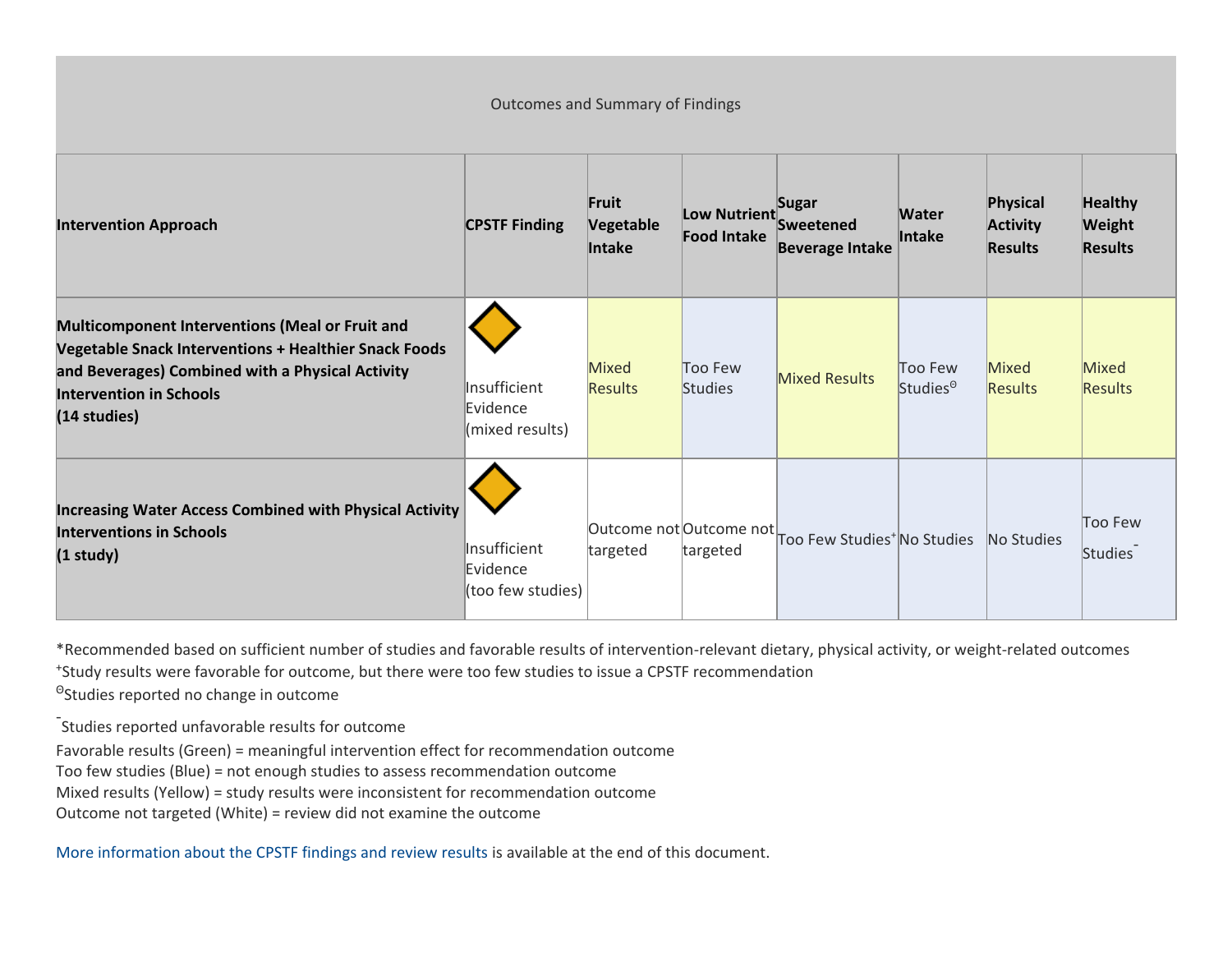# What Does the CPSTF Recommend?

## The CPSTF recommends the following:

- 1. [Meal or Fruit and Vegetable Interventions to Increase Healthier Foods and Beverages Provided by Schools](https://www.thecommunityguide.org/findings/obesity-meal-fruit-vegetable-snack-interventions-increase-healthier-foods-beverages-schools) [www.thecommunityguide.org/findings/obesity-meal-fruit-vegetable-snack-interventions-increase-healthier-foods-beverages-schools]
- 2. [Multicomponent Interventions to Increase Availability of Healthier Foods and Beverages in Schools](https://www.thecommunityguide.org/findings/obesity-multicomponent-interventions-increase-availability-healthier-foods-and-beverages) [www.thecommunityguide.org/findings/obesitymulticomponent-interventions-increase-availability-healthier-foods-and-beverages]
- 3. [Meal or Fruit and Vegetable Snack Interventions Combined with Physical Activity Interventions in Schools](https://www.thecommunityguide.org/findings/obesity-prevention-control-meal-fruit-vegetable-snack-interventions-combined-physical-activity-interventions-schools) [www.thecommunityguide.org/findings/obesity-prevention-control-meal-fruit-vegetable-snack-interventions-combined-physical-activity-interventionsschools]

# Why Did the CPSTF Find Insufficient Evidence for Some of the Intervention Approaches?

A finding of *insufficient evidence* means there is not enough evidence to show that a particular intervention approach works. It does NOT mean that the intervention is ineffective; it means that additional research is needed to determine effectiveness.

### Too Few Studies

The CPSTF found *insufficient evidence* for two of the intervention approaches because there were not enough eligible studies available for the systematic review.

- 1. **[Increasing Water Access in Schools](https://www.thecommunityguide.org/findings/obesity-increasing-water-access-schools)** [www.thecommunityguide.org/findings/obesity-increasing-water-access-schools]
- 2. **[Increasing Water Access Combined with Physical Activity Interventions in Schools](https://www.thecommunityguide.org/findings/obesity-prevention-control-increasing-water-access-combined-physical-activity-interventions-schools)** [www.thecommunityguide.org/findings/obesity-prevention-controlincreasing-water-access-combined-physical-activity-interventions-schools]

### Mixed Evidence

The CPSTF found *insufficient evidence* for three intervention approaches because systematic reviews found inconsistent results among the included studies. Below are suggested reasons why there may have been mixed evidence.

1. **[Supporting Healthier Snack Foods and Beverages Sold or Offered in Schools](https://www.thecommunityguide.org/findings/obesity-supporting-healthier-snack-foods-and-beverages-sold-or-offered-rewards-schools)** [www.thecommunityguide.org/findings/obesity-supporting-healthiersnack-foods-and-beverages-sold-or-offered-rewards-schools]

The systematic review included 13 studies that evaluated policies to improve vending machines or cafeteria à la carte items to meet nutritional guidelines or requirements. Most of the policies replaced less healthy food items with healthier food items (e.g., soda replaced with water or 100% fruit juice). Studies assessed students' dietary behaviors or weight status.

Results were inconsistent, with some showing favorable effects and others showing unfavorable or no effects. Nearly all of the studies predated USDA's [Smart Snacks](https://www.fns.usda.gov/school-meals/tools-schools-focusing-smart-snacks) regulations, which went into effect during the 2014-15 school year (USDA, 2016).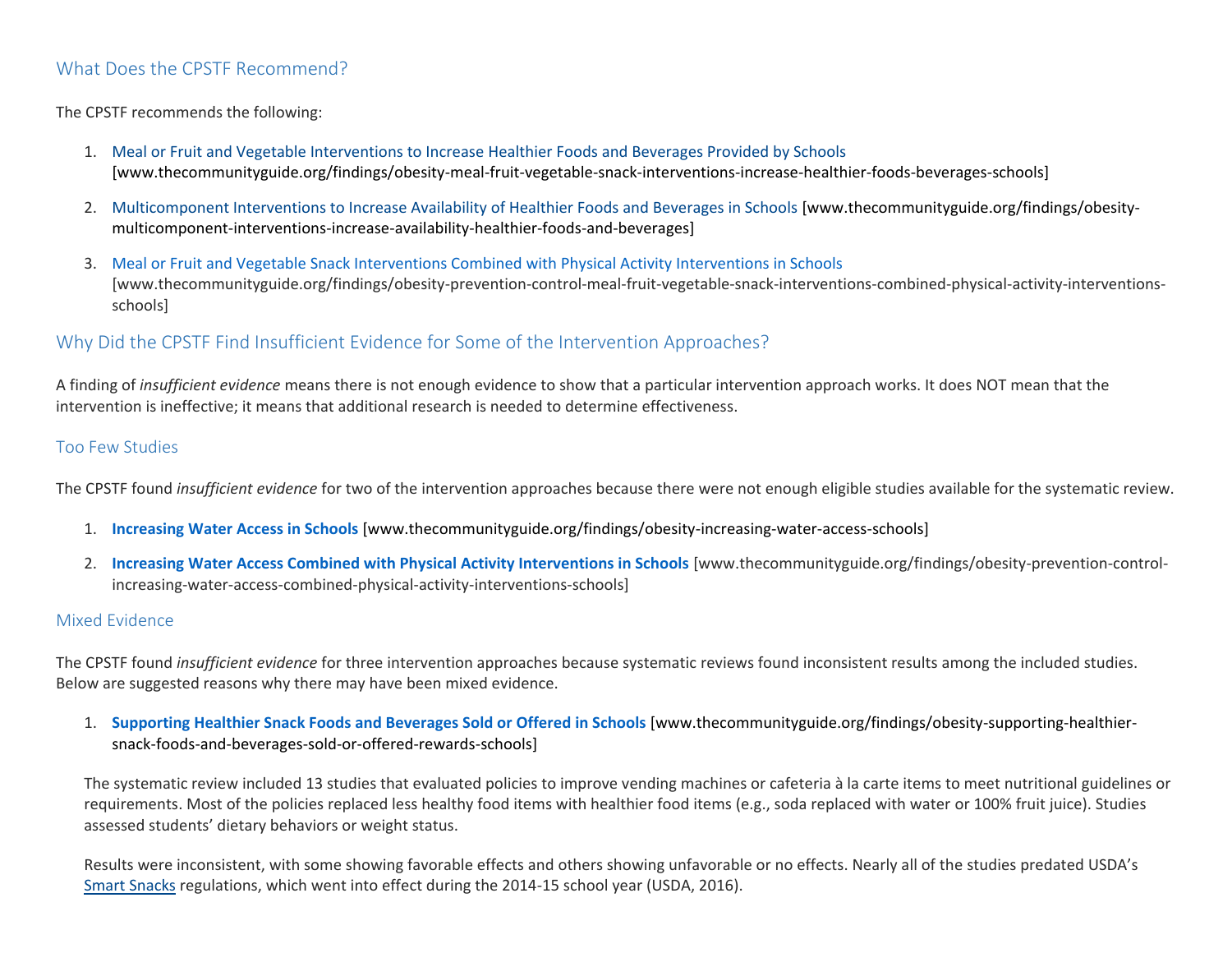Too few of the studies in this review reported enough information to determine whether policies were implemented as intended. In addition, this review reported outcomes at the student level rather than the school level. A previous systematic review (Chriqui et al., 2014) included a broader range of studies that examined availability or access to competitive foods and beverages and found interventions led to improvements within the school (i.e., foods and beverages deemed less healthy were removed from schools).

Most of the studies included in this review took place in middle or high schools, which may have contributed to inconsistent findings. It has been shown previously that diets become less nutrient-dense as students move into adolescence, and this may be related to increased autonomy, peer pressure, marketing of less healthful choices to teens, and more choices and opportunities for teens to choose less healthy foods (Lytle et al., 2002).

### 2. **[Supporting Healthier Snack Foods and Beverages Sold or Offered Combined with Physical Activity Interventions in Schools](https://www.thecommunityguide.org/findings/obesity-prevention-control-supporting-healthier-snack-foods-beverages-sold-offered-combined-physical-activity-interventions-schools)**

[www.thecommunityguide.org/findings/obesity-prevention-control-supporting-healthier-snack-foods-beverages-sold-offered-combined-physicalactivity-interventions-schools]

Four studies were included in this systematic review. Overall, findings were inconsistent for dietary, physical activity, and weight-related outcomes. Fidelity of implementation for these studies is unknown because too few reported whether interventions were implemented as intended. More studies are needed to adequately assess the effectiveness of this intervention approach.

3. **[Multicomponent Interventions Combined with a Physical Activity Intervention in Schools](https://www.thecommunityguide.org/findings/obesity-prevention-control-multicomponent-interventions-combined-physical-activity-intervention-schools)** [www.thecommunityguide.org/findings/obesity-preventioncontrol-multicomponent-interventions-combined-physical-activity-intervention-schools]

The systematic review included 14 studies that assessed students' dietary and physical activity behaviors. Results were inconsistent, with some showing favorable effects and others showing unfavorable or no effects.

The CPSTF notes that fidelity of implementation may partially explain the mixed results. Four of the studies reported interventions were implemented as intended, or mostly as intended, and found favorable effects on dietary, physical activity, and weight-related outcomes. Eight studies that reported variability in implementation had inconsistent results. One study stratified results by high-, medium-, and low-implementing schools, and found that highand medium-implementing schools had more favorable results than low-implementing schools. Two studies did not report on fidelity of implementation.

Grade level may also contribute to inconsistent findings. Most of the studies took place in middle or high schools. It has previously been shown that diets become less nutrient-dense as students move into adolescence, and this may be related to increased autonomy, peer pressure, marketing of less healthful choices to teens, and more choices and opportunities for teens to choose less healthy foods (Lytle et al., 2002).

Socioeconomic status (SES) of students may also be a factor since children from lower SES families are more likely to have poorer dietary intake and fewer opportunities for physical activity compared to children from higher SES families (Zarnoweicki, et al., 2014; WHO, 2007). In this review, 8 studies (57%), targeted schools in which most of the students were from lower SES families and reported mixed results. Within this set of school-based reviews, interventions that led to CPSTF recommendations had lower proportions of students from lower SES families.

Five included studies with mixed SES students found mostly favorable results for dietary and physical activity behaviors and weight-related outcomes. One study did not report students' SES. These findings suggest intervention effectiveness may vary by students' SES and suggest the need for additional research.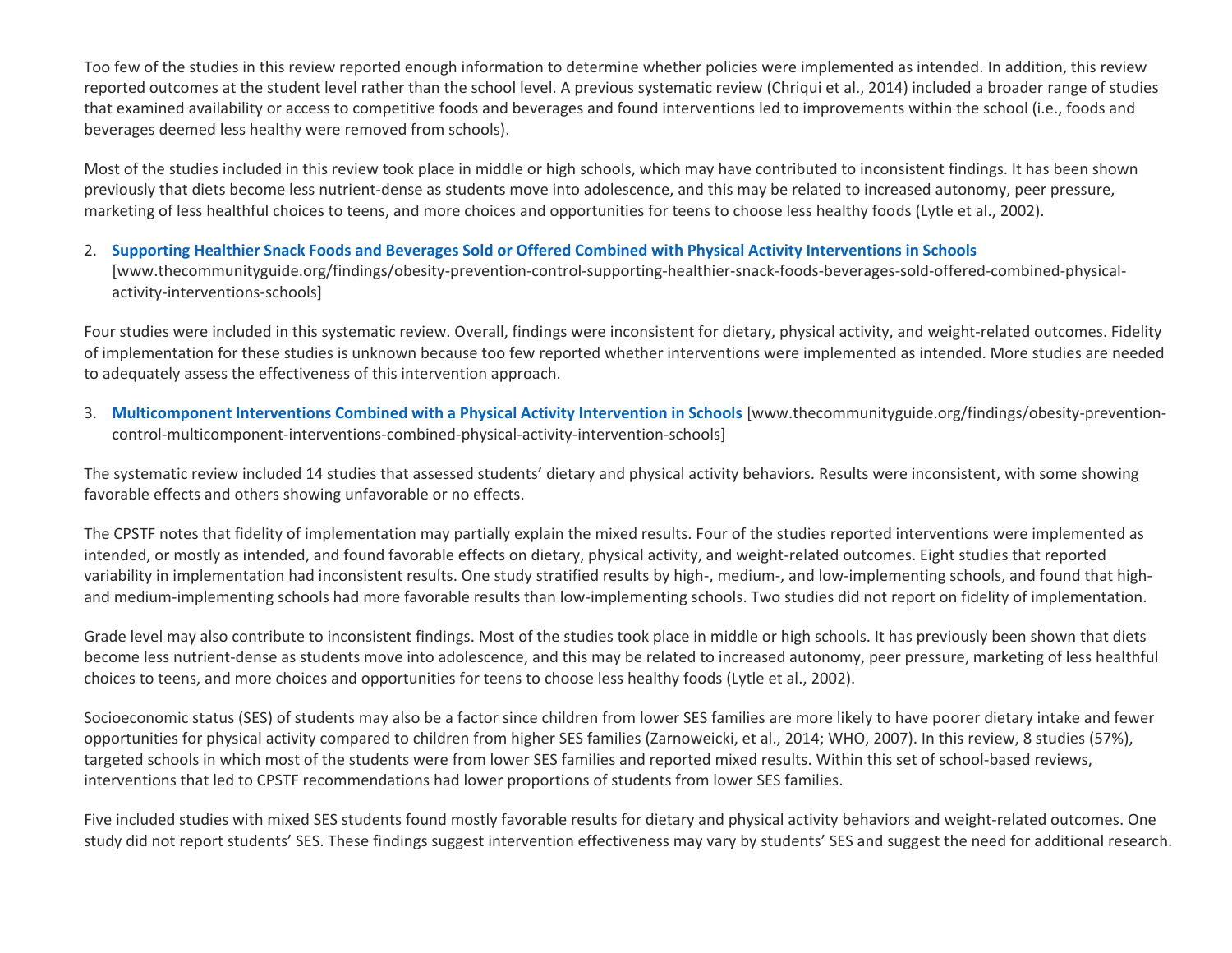# <span id="page-6-0"></span>Intervention Components Glossary

#### **Meal or Fruit and Vegetable Snack Interventions to Increase Healthier Foods and Beverages Provided by Schools**

School meals meet specific nutrition requirements or school offers fresh fruits or vegetables during meals or snacks

#### **Supporting Healthier Snack Foods and Beverages Sold or Offered in Schools**

Foods or beverages sold outside of school meal programs meet specific nutrition requirements, or celebration rules for healthy foods and beverages during classroom celebrations

### **Multicomponent Interventions to Increase Availability of Healthier Foods and Beverages in Schools**

School meals meet specific nutrition requirements or offer fresh fruits or vegetables during meals or snacks PLUS foods or beverages sold outside of school meal programs meet specific nutrition requirements, or celebration rules for healthy foods and beverages during classroom celebrations

#### **Increasing Water Access in Schools**

Provision and maintenance of hydration stations or allowing water bottles in class

#### **Meal or Fruit and Vegetable Snack Interventions Combined with Physical Activity Interventions in Schools**

School meals meet specific nutrition requirements or school offers fresh fruits or vegetables during meals or snacks PLUS increased time in physical education (PE) class dedicated to physical activity, opportunities for physical activity during the school day, or both

#### **Supporting Healthier Snack Foods and Beverages Sold or Offered Combined with Physical Activity Interventions in Schools**

Foods or beverages sold outside of school meal programs meet specific nutrition requirements, or celebration rules for healthy foods and beverages during classroom celebrations PLUS increased time in PE class dedicated to physical activity, opportunities for physical activity during the school day, or both

## **Multicomponent Interventions (Meal or Fruit and Vegetable Snack Interventions + Healthier Snack Foods and Beverages) Combined with a Physical Activity Intervention in Schools**

School meals meet specific nutrition requirements or offer fruits or vegetables during meals or snacks PLUS foods or beverages sold outside of school meal programs meet specific nutrition requirements, or celebration rules for healthy foods and beverages during classroom celebrations PLUS increased time in PE class dedicated to physical activity OR policies or practices that allow opportunities for physical activity during the school day

### **Increasing Water Access Combined with Physical Activity Interventions in Schools**

Provision and maintenance of hydration stations or allowing water bottles in class PLUS Increase time in PE class dedicated to physical activity, opportunities for physical activity during the school day, or both

# References

Chriqui JF, Pickel M, Story M. Influence of school competitive food and beverage policies on obesity, consumption, and availability: a systematic review. *JAMA Pediatr* 2014:168(3): 279-86.

Lytle LA, Himes JH, Feldman H, Zive M, Dwyer J, et al. Nutrient intake over time in a multi-ethnic sample of youth. *Public Health Nutrition* 2002:5(2):219-328.